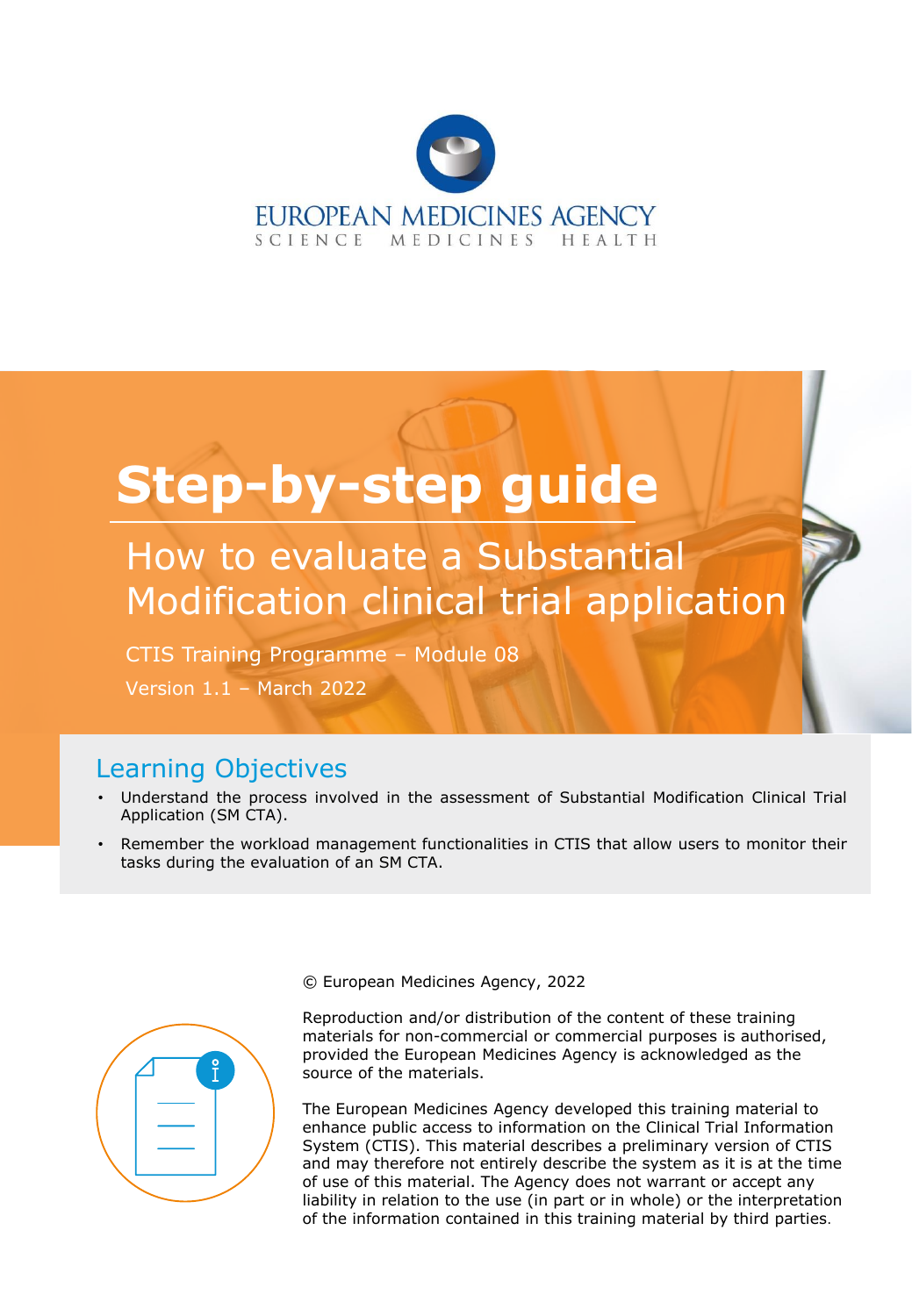## Substantial Modification

A Substantial Modification (SM) is an application to apply a change to any aspect of the Clinical Trial (CT), which is made after the decision on a previously submitted application and which is likely to either:

- Have a substantial impact on the safety or rights of the subjects; or
- On the reliability and robustness of the data generated in the CT.

In all cases, a modification is regarded as 'substantial' when one or both of the above criteria are met.

The evaluation process of SM CTAs is established in the Regulation (EU) No 536/2014 on Clinical Trials (CT Regulation). This process includes **Validation, Assessment of Part I and/or Assessment of Part II,** and the **Decision**. Some SMs may concern Part I only, Part II only, or both, depending on the scope of the modification.

Users of the Member State Concerned (MSC) will be able to see what has been modified from the relevant section of the clinical trial application page (i.e. Form, MSC, Part I and/or Part II), under the 'Substantial modification details'.

This Step-by-step guide includes:

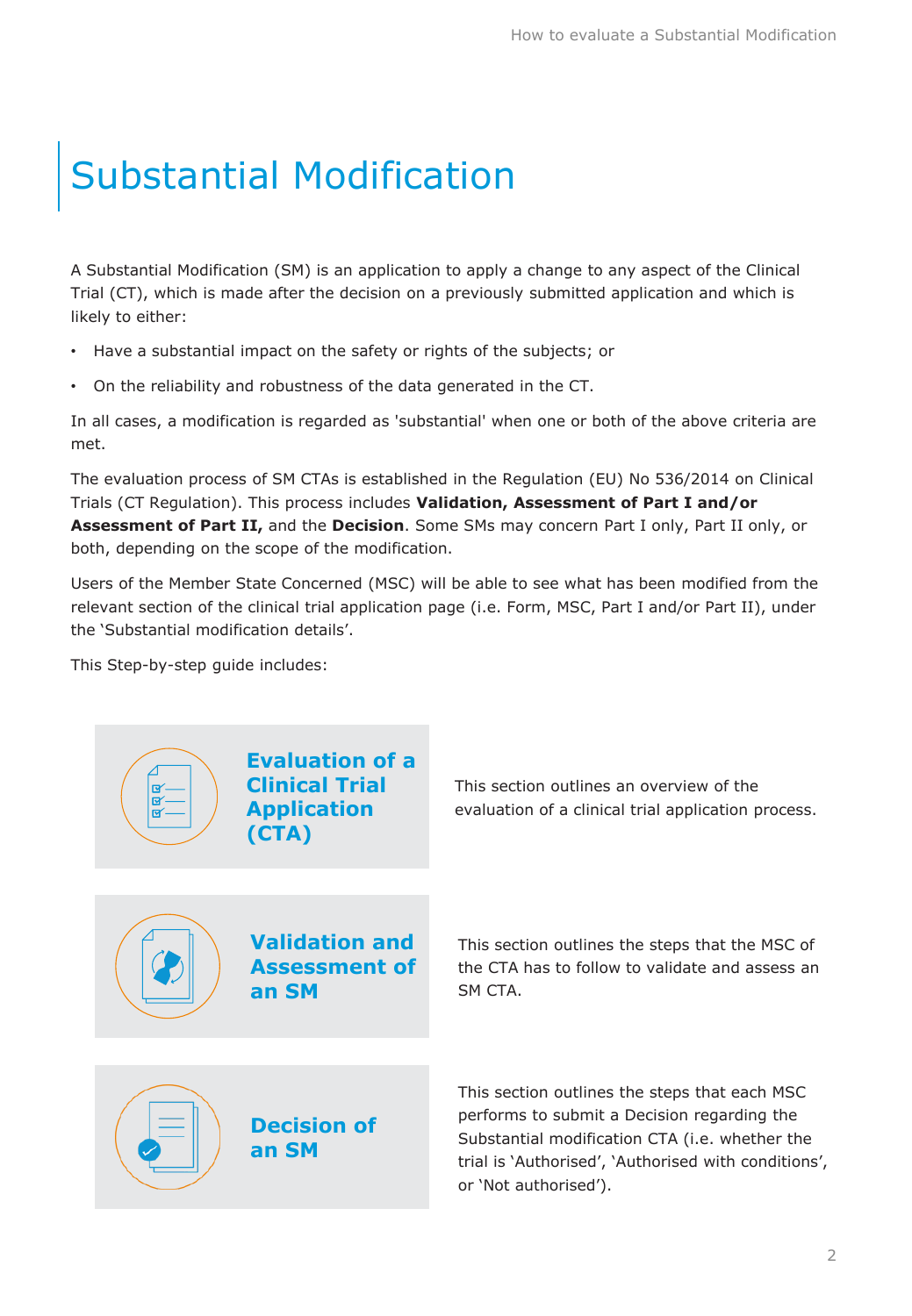## **Evaluation of a CTA**

The evaluation process starts **once the sponsor has submitted an initial Clinical Trial Application (CTA).** The MSCs can **evaluate the documentation** provided by the sponsor to ensure the compliance with the CT Regulation. The evaluation is performed for the following types of CTAs: Initial CTA, Substantial Modification (SM) and Additional MSC CTA (Add MSC).

## **EVALUATION OF A CLINICAL TRIAL APPLICATION**



*Focus of this document.*

*Content included in module 06 eLearning | Step-by-step guide RMS selection.*

*Content included in module 08 Quick guide | Step-by-step guide SM | Step-bystep guide Add MSC.*

*Step in the process that may occur depending on the CTA submitted. An SM CTA can include Part I and Part II, Part I only or Part II only. For an Add MSC CTA users may raise considerations for Part I, but the conclusion cannot be modified.*

*\*In case of applications limited to Part I, the sponsor has two years from the notification of the conclusion of Part I to submit an application limited to Part II.*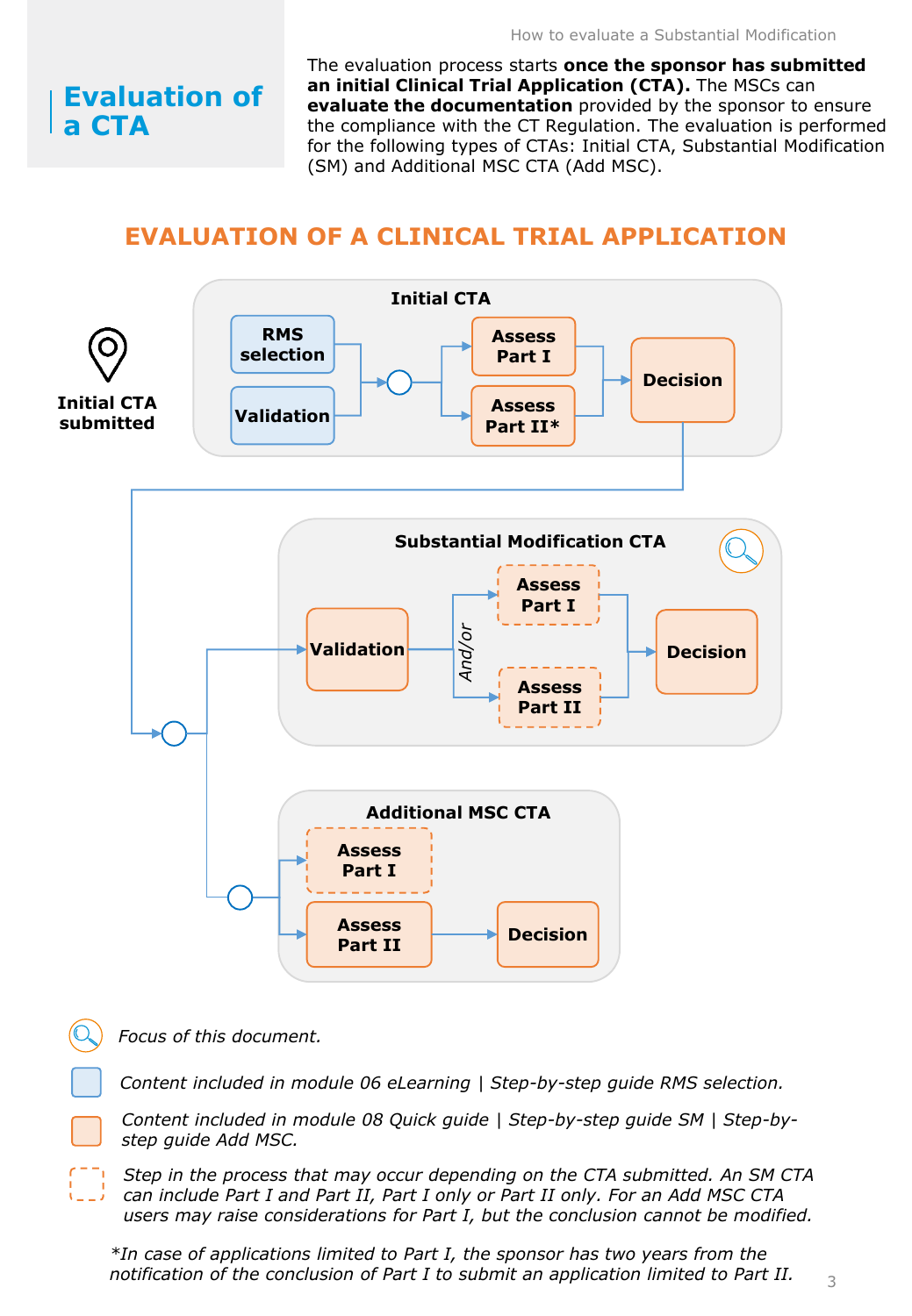#### **Validation and Assessment of an SM Access SM CTAs**

1. Similar to **other types of CTA**, MSCs receive a notice establishing that a Substantial Modification **application has been submitted**. Users can access the tasks through the notice received, the **'Task'** tab or the **'Evaluation'** section.

| <b>Clinical trials</b>                | Notices & alerts 104                                                                                             | <b>Tasks</b> | Ad hoc assessments | <b>Annual safety reporting</b> |
|---------------------------------------|------------------------------------------------------------------------------------------------------------------|--------------|--------------------|--------------------------------|
| New!                                  | ΔI                                                                                                               | <b>129</b>   |                    |                                |
| <b>Notice Application submitted</b>   |                                                                                                                  |              |                    |                                |
| and Germany for the 1654 application. | Test Organisation has submitted a Substantial Modification Part I and Part II application which involves Austria |              |                    |                                |

2. On the **'Tasks'** tab, users can view the tasks related to the validation and assign the **'SM document consideration for validation'** task to users, using the appropriate button on the right side.

| <b>Clinical trials</b><br>Notices & alerts 0                                        |                | <b>Tasks</b>                                             | Ad hoc assessments          |                               | <b>Annual safety reporting</b> |            | <b>Inspections</b>        | <b>Union control</b> |
|-------------------------------------------------------------------------------------|----------------|----------------------------------------------------------|-----------------------------|-------------------------------|--------------------------------|------------|---------------------------|----------------------|
| <b>SM</b> document considerations<br>for validation<br>2021-501398-35-00<br>Pendine | RMS:           | <b>Application</b><br>and Non-SM<br>type:<br>SUBSTANTIAL | Sponsor/Co-<br>sponsors:    | <b>Evaluation</b><br>process: | Created:                       | Due:       | <b>Remaining</b><br>days: | <b>Assignee:</b>     |
|                                                                                     | <b>AUSTRIA</b> | <b>MODIFICATION</b><br>Part I and Part<br>п              | <b>Test</b><br>Organisation | Validation                    | 06/09/2021                     | 13/09/2021 |                           | $\frac{1}{11}$       |

3. Users perform the evaluation of the SM in the **'Evaluation'** section of the CTA; regardless of the way they accessed the application (i.e. via **'Notice & alert'** or **'Task'** tabs).

| <b>Form</b>                  | Evaluation                     |                                                                         |
|------------------------------|--------------------------------|-------------------------------------------------------------------------|
| <b>MSCs</b><br>Part I        | <b>Validation</b>              |                                                                         |
| Part II<br><b>Evaluation</b> | <b>Considerations</b>          | $\checkmark$                                                            |
| <b>Timetable</b>             | <b>All considerations</b>      | <b>Consolidated considerations</b>                                      |
|                              | + New P Share<br><b>B</b> Unde | ● Comment   T Not included   S Adapt   P Merge   V Accept<br>上 Download |



The Substantial Modifications (SM) include the whole process of evaluation: **Validation, Assessment (Part I and/or Part II), and Decision**. It should be noted that some SM may concern only Part I, Part II, or both, depending on the scope of the modification.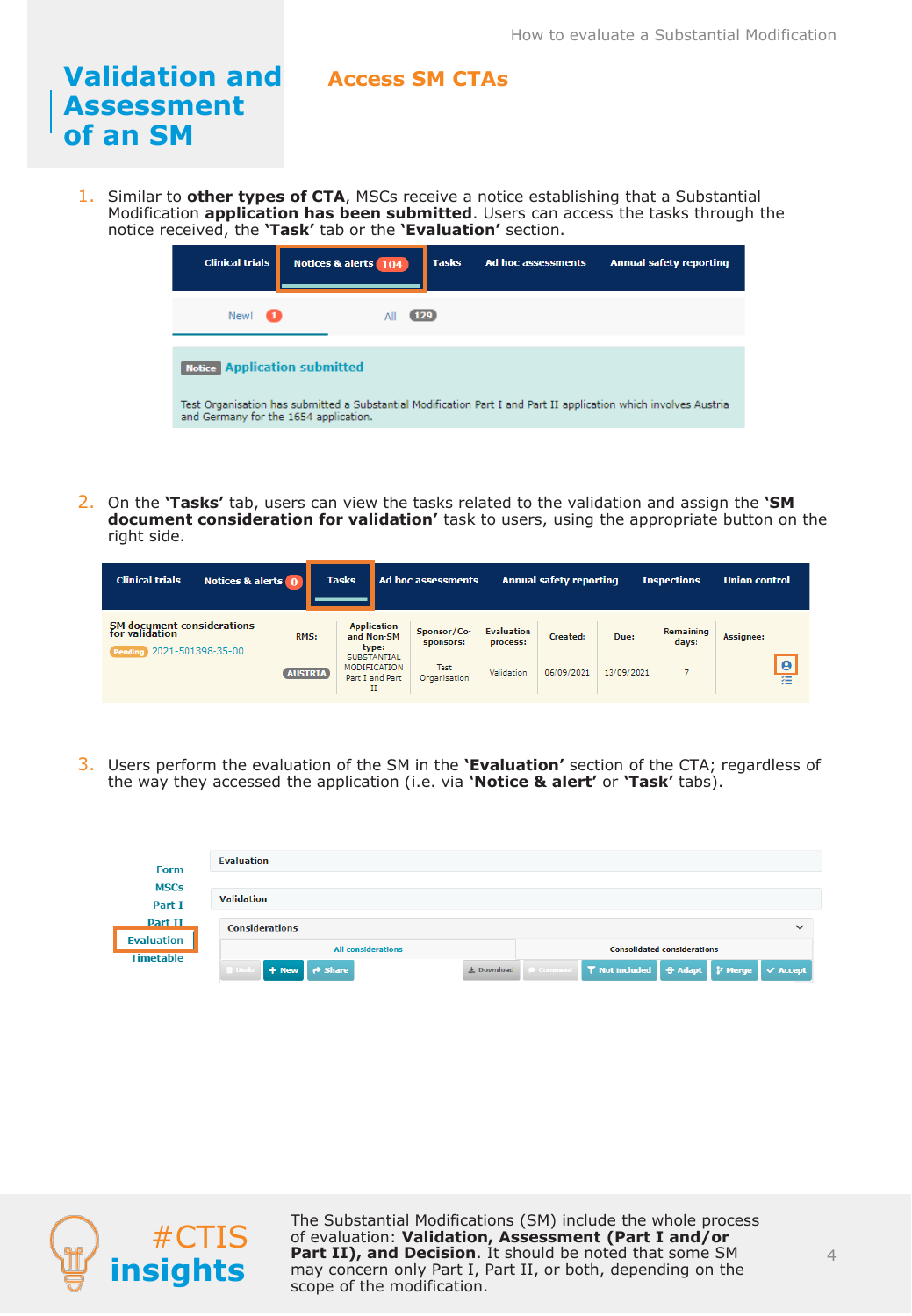## **Validate SM CTAs: create considerations**

1. Users can start the validation of the SM CTA by completing the task of **documenting considerations for validation assigned to them**. they can assign the task to users, using the appropriate button on the right side of the task.

| <b>Clinical trials</b><br>Notices & alerts 0                                               |                  | <b>Tasks</b>                                        | Ad hoc assessments       |                               | <b>Annual safety reporting</b> |            | <b>Inspections</b>        | <b>Union control</b> |
|--------------------------------------------------------------------------------------------|------------------|-----------------------------------------------------|--------------------------|-------------------------------|--------------------------------|------------|---------------------------|----------------------|
| <b>SM</b> document considerations<br>for validation<br>2021-501398-35-00<br><b>Pending</b> | RMS:             | <b>Application</b><br>and Non-SM<br>type:           | Sponsor/Co-<br>sponsors: | <b>Evaluation</b><br>process: | Created:                       | Due:       | <b>Remaining</b><br>days: | <b>Assignee:</b>     |
|                                                                                            | <b>(AUSTRIA)</b> | SUBSTANTIAL<br>MODIFICATION<br>Part I and Part<br>п | Test<br>Organisation     | Validation                    | 06/09/2021                     | 13/09/2021 |                           | $\theta$<br>福        |

2. Users access the **'Evaluation'** section of the CTA where they are able to start documenting their considerations of the substantial modification by selecting the **'+ New'** button.

| <b>Form</b>           | <b>Evaluation</b>              |                                                                                                 |
|-----------------------|--------------------------------|-------------------------------------------------------------------------------------------------|
| <b>MSCs</b><br>Part I | <b>Validation</b>              |                                                                                                 |
| Part II               | <b>Considerations</b>          | $\checkmark$                                                                                    |
| <b>Evaluation</b>     | <b>All considerations</b>      | <b>Consolidated considerations</b>                                                              |
| <b>Timetable</b>      | $+$ New<br>$\rightarrow$ Share | <b>9 Comment</b>   T Not included   <del>S</del> Adapt   P Merge<br>$\vee$ Accept<br>上 Download |

3. Users can **populate the fields of the pop-up form** and click on the **'Save'** button.

| Document considerations                                       |                                                            | $\times$              |
|---------------------------------------------------------------|------------------------------------------------------------|-----------------------|
| Evaluation process                                            | Validation                                                 | Consideration number  |
| Application section parts<br>Application section and document | Drop-down list to select the<br>application section parts. |                       |
| Consideration                                                 | Drop-down list to select the CTA<br>section and document.  |                       |
|                                                               | Consideration<br>free text field.                          |                       |
|                                                               |                                                            | $\vee$ Save<br>Cancel |

4. After documenting the consideration, users can select the consideration and click on the '**Share**' button.

| <b>ii</b> Undo + New → Share |         |                                                                                                                                                                                                                                                                                                      |  |  | L Download   © Comment   T Not included   S Adapt   P Merge   V Accept |  |  |
|------------------------------|---------|------------------------------------------------------------------------------------------------------------------------------------------------------------------------------------------------------------------------------------------------------------------------------------------------------|--|--|------------------------------------------------------------------------|--|--|
|                              |         | Application Application<br>Number section section and Evaluation (Shared Consolidator Consolidator + Shared Consolidator Consolidator + 1<br>It MSC <sup>11</sup> process <sup>1</sup> process <sup>1</sup> Consideration Comments on <sup>1</sup> action date <sup>1</sup> action <sup>1</sup> Atli |  |  |                                                                        |  |  |
|                              | Ouality | AT001 Austria Part I - Cover letter Validation Test                                                                                                                                                                                                                                                  |  |  |                                                                        |  |  |



**Validation and** 

**Assessment** 

**of an SM**

For considerations of Part I, users can document considerations regarding **Quality, Non-quality, Clinical, Regulatory or Statistical**.

MSCs can comment on considerations. If a consideration is **commented on**, the **RMS will receive an alert** regarding the comment.

5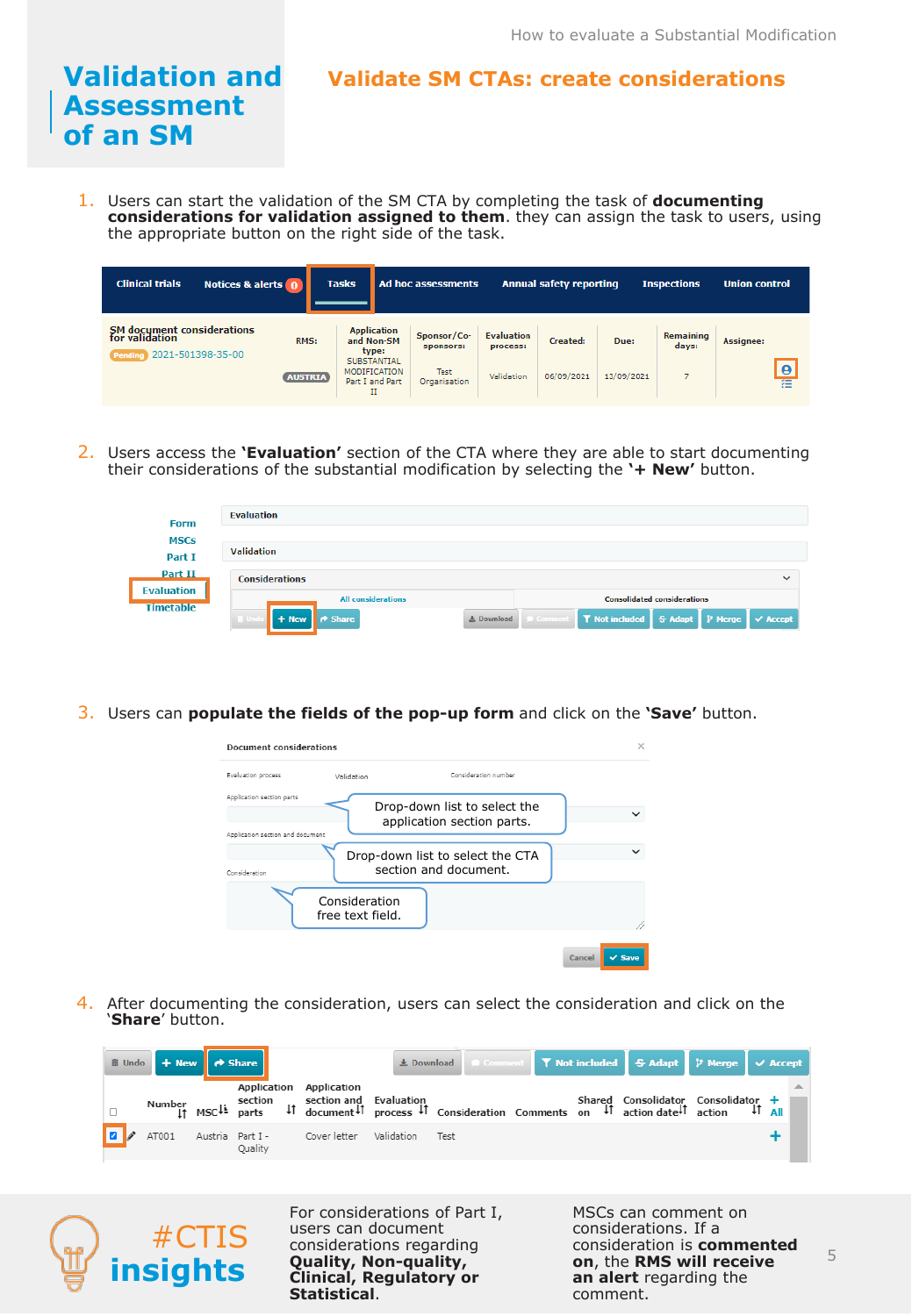**insights**

#### **Validate SM CTAs: consolidate considerations and submit validation decision**

1. After the considerations of the MSCs have been documented and shared, the Reporting Member State (RMS) can access the considerations from the '**Consolidate Considerations**' task in the **'Tasks'** tab and assign the task to users, using the appropriate button on the right side of the task.



2. The RMS can select the considerations **using the checkbox** on the left, and **click one of the four buttons to consolidate them** (i.e. 'Not Included', 'Adapt', 'Merge', 'Accept').

|      | <b>Considerations</b> |                        |                                                 |                                           |            |            |                                   |                             |                                    |                          |           | $\checkmark$ |
|------|-----------------------|------------------------|-------------------------------------------------|-------------------------------------------|------------|------------|-----------------------------------|-----------------------------|------------------------------------|--------------------------|-----------|--------------|
|      |                       |                        | <b>All considerations</b>                       |                                           |            |            |                                   |                             | <b>Consolidated considerations</b> |                          |           |              |
| Undo |                       |                        | $+$ New $\bullet$ Share                         |                                           |            | 土 Download | Comment                           |                             |                                    |                          |           |              |
|      |                       |                        |                                                 | Application                               |            |            |                                   |                             |                                    |                          |           |              |
|      | Number<br>It.         | MSC <sup>1</sup> parts | <b>Application</b><br>section<br>$\downarrow$ † | section and<br>document<br>1 <sup>†</sup> | Evaluation |            | process IT Consideration Comments | Shared on action date<br>11 | Consolidator<br>1 <sup>†</sup>     | Consolidator +<br>action | 11<br>All |              |

3. The RMS can select the consolidated considerations in the **'Consolidated considerations'**  sub-tab and click on the '**Share**' button.

|                           | <b>Considerations</b>              |  |              |                                                                                                        |  |                                            |                        |        |  |                                           |          |                            |                                      |              | $\checkmark$              |
|---------------------------|------------------------------------|--|--------------|--------------------------------------------------------------------------------------------------------|--|--------------------------------------------|------------------------|--------|--|-------------------------------------------|----------|----------------------------|--------------------------------------|--------------|---------------------------|
| <b>All considerations</b> |                                    |  |              |                                                                                                        |  | <b>Consolidated considerations</b>         |                        |        |  |                                           |          |                            |                                      |              |                           |
|                           |                                    |  |              |                                                                                                        |  |                                            |                        | 而 Undo |  | 土 Download                                |          | <b>9</b> Comment           | $\mathsf{P}$ $\mathsf{\Theta}$ Share |              | + Create RFI              |
|                           | <b>Consideration New</b><br>number |  |              | Application<br>section<br>$\downarrow \uparrow$ ID $\downarrow \downarrow$ parts $\downarrow \uparrow$ |  | SCLUVII<br>and<br>document<br>$\mathsf{I}$ | Consideration Comments |        |  | Consolidator<br>action date<br>$\ddagger$ | action   | $\downarrow \uparrow$ date | Consolidator Consolidation           | $\downarrow$ | Original<br>Consideration |
|                           |                                    |  | VA-<br>AT001 | Part I -<br>Quality                                                                                    |  | Cover letter                               | Test                   |        |  | 06/09/2021                                | Accepted |                            |                                      |              |                           |

4. After consolidating the consideration, the RMS can submit the validation decision by accessing the '**Submit validation decision**' from the **'Tasks'** tab and assigning the task to users, using the appropriate button on the right side of the task.

| <b>Clinical trials</b>                                  | Notices & alerts 0 |                | <b>Tasks</b>                                                      | Ad hoc assessments       |                               | <b>Annual safety reporting</b> |            | <b>Inspections</b>        | <b>Union control</b> |  |
|---------------------------------------------------------|--------------------|----------------|-------------------------------------------------------------------|--------------------------|-------------------------------|--------------------------------|------------|---------------------------|----------------------|--|
| Submit validation decision<br>Pending 2021-501398-35-00 |                    | RMS:           | <b>Application</b><br>and Non-SM<br>type:                         | Sponsor/Co-<br>sponsors: | <b>Evaluation</b><br>process: | Created:                       | Due:       | <b>Remaining</b><br>days: | Assignee:            |  |
|                                                         |                    | <b>AUSTRIA</b> | <b>SUBSTANTIAL</b><br><b>MODIFICATION</b><br>Part I and Part<br>п | Test<br>Organisation     | Validation                    | 06/09/2021                     | 13/09/2021 |                           | $\theta$             |  |

5. Then the RMS can determine if the application dossier is complete or incomplete from the drop-down menu and select the '**Complete**' button.

| <b>Evaluation process</b>                       |                                                                                                                                                                   |
|-------------------------------------------------|-------------------------------------------------------------------------------------------------------------------------------------------------------------------|
| Validate substantial modification part I and II |                                                                                                                                                                   |
| Validation conclusion                           |                                                                                                                                                                   |
| Valid                                           |                                                                                                                                                                   |
| Dossier completeness                            |                                                                                                                                                                   |
| Complete                                        | $\check{ }$                                                                                                                                                       |
| Aspect covered by Part I                        | <b>8</b> Save<br>$\checkmark$ Complete<br>+ Create subtask                                                                                                        |
| #CTIS                                           | After reviewing and consolidating all the<br>considerations, if the RMS considers that<br>a contract of the Common antique of a most analysis of a common and all |

certain information is missing or needs clarification in the application documentation,

it can **submit an RFI** to the sponsor.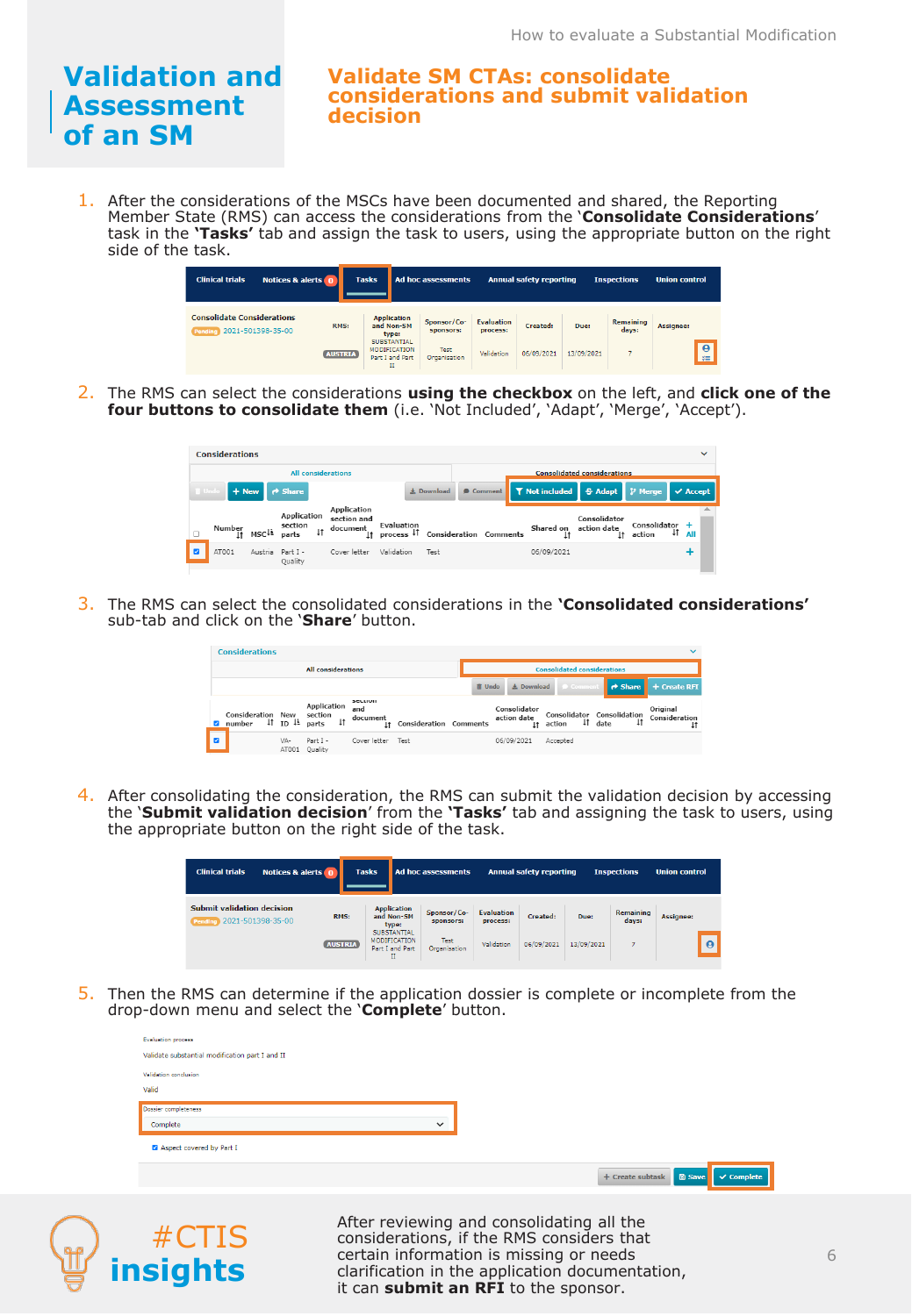#### **Assess Part I and Part II: create considerations**

1. On the **'Tasks'** tab, MSCs can view the tasks related to the assessment and select the 'SM Document consideration Assess Part I' and/or 'SM Document consideration Assess Part II' task by assigning the task to users, using the appropriate button on the right side of the task..

| <b>Clinical trials</b><br>Notices & alerts 0                                               | <b>Tasks</b>           |                                                                                                         | Ad hoc assessments                                      |                                                   | <b>Annual safety reporting</b> |                                    | <b>Inspections</b>              | <b>Union control</b>                            |
|--------------------------------------------------------------------------------------------|------------------------|---------------------------------------------------------------------------------------------------------|---------------------------------------------------------|---------------------------------------------------|--------------------------------|------------------------------------|---------------------------------|-------------------------------------------------|
| <b>SM Document Considerations</b><br><b>Assess Part I</b><br>2021-501398-35-00<br>Pending  | RMS:<br><b>AUSTRIA</b> | <b>Application</b><br>and Non-SM<br>type:<br>SUBSTANTIAL<br>MODIFICATION<br>Part I and Part<br>п        | Sponsor/Co-<br>sponsors:<br><b>Test</b><br>Organisation | <b>Evaluation</b><br>process:<br>Assess part      | Created:<br>06/09/2021         | Due:<br>11/10/2021<br>$\mathbf{A}$ | Remaining<br>days:<br>35        | <b>Assignee:</b><br>$\boldsymbol{\Theta}$<br>'n |
| <b>Clinical trials</b><br>Notices & alerts 0                                               | <b>Tasks</b>           |                                                                                                         | Ad hoc assessments                                      |                                                   | <b>Annual safety reporting</b> |                                    | <b>Inspections</b>              | <b>Union control</b>                            |
| <b>SM Document Considerations</b><br><b>Assess Part II</b><br>2021-501398-35-00<br>Pending | RMS:<br><b>AUSTRIA</b> | <b>Application</b><br>and Non-SM<br>type:<br><b>SUBSTANTIAL</b><br>MODIFICATION<br>Part I and Part<br>п | Sponsor/Co-<br>sponsors:<br><b>Test</b><br>Organisation | <b>Evaluation</b><br>process:<br>Assess part<br>п | Created:<br>06/09/2021         | Due:<br>14/10/2021                 | <b>Remaining</b><br>days:<br>38 | Assignee:<br>$\mathbf{\Theta}$<br>狂             |

2. Similarly to the validation phase, users can document their considerations for Part I and/or Part II by selecting the '+ **New**' button and then selecting the '**Share**' button.

|                           |        |        |                                                                                                                          |                                                                                                                                            |                                                    |                                                                                                       |                                                                                                                         |                                                | $\checkmark$                                |
|---------------------------|--------|--------|--------------------------------------------------------------------------------------------------------------------------|--------------------------------------------------------------------------------------------------------------------------------------------|----------------------------------------------------|-------------------------------------------------------------------------------------------------------|-------------------------------------------------------------------------------------------------------------------------|------------------------------------------------|---------------------------------------------|
| <b>All considerations</b> |        |        |                                                                                                                          |                                                                                                                                            |                                                    |                                                                                                       | <b>Consolidated considerations</b>                                                                                      |                                                |                                             |
|                           |        |        |                                                                                                                          |                                                                                                                                            |                                                    |                                                                                                       | <b>T</b> Not included<br>土 Download<br>÷ Adapt<br>Commen                                                                |                                                | $\times$ Accept                             |
|                           | Number |        | parts                                                                                                                    | document                                                                                                                                   |                                                    |                                                                                                       | <b>Consolidator action</b><br>Consolidator<br>Shared<br>$\ddagger$<br>11<br>date<br>Consideration Comments on<br>action |                                                | $\updownarrow \uparrow$ All                 |
|                           | AT002  |        |                                                                                                                          | Cover letter                                                                                                                               | Assess Part I                                      |                                                                                                       | Test                                                                                                                    |                                                | +                                           |
|                           |        |        |                                                                                                                          |                                                                                                                                            |                                                    |                                                                                                       |                                                                                                                         |                                                |                                             |
|                           |        |        |                                                                                                                          |                                                                                                                                            |                                                    |                                                                                                       |                                                                                                                         |                                                |                                             |
|                           |        |        |                                                                                                                          |                                                                                                                                            |                                                    |                                                                                                       |                                                                                                                         |                                                | $\checkmark$                                |
|                           |        |        |                                                                                                                          |                                                                                                                                            |                                                    |                                                                                                       | <b>Consolidated considerations</b>                                                                                      |                                                |                                             |
|                           |        |        |                                                                                                                          |                                                                                                                                            |                                                    |                                                                                                       | 土 Download<br><b>T</b> Not included<br>& Adapt<br>Commen<br>P Merge                                                     |                                                | $\times$ Accept                             |
|                           |        |        | Application                                                                                                              | <b>Application section</b>                                                                                                                 | Evaluation                                         |                                                                                                       | Consolidator<br>Consolidator<br>Shared<br>$\downarrow$ t<br><sup>1</sup> action date<br>action                          |                                                |                                             |
|                           | AT003  |        |                                                                                                                          | Cover letter                                                                                                                               | Assess Part II                                     |                                                                                                       | test                                                                                                                    |                                                |                                             |
|                           |        | Number | <b>Assessment Part I</b><br><b>Considerations</b><br><b>Assessment Part II</b><br><b>Considerations</b><br>$+$ New<br>11 | + New Pr Share<br>jt mscil<br>Austria Part I - Quality<br>$\triangle$ Share<br>MSC <sup>1</sup> section parts<br>Austria Part II - Austria | 41<br><b>All considerations</b><br>IT and document | Application section Application section and Evaluation<br>$\downarrow \uparrow$ process<br>If process |                                                                                                                         | $\downarrow$ t<br>If Consideration Comments on | <b>P</b> Merge<br>+<br>$\text{II}$ All<br>٠ |

3. The RMS can circulate the Draft Assessment report for Part I by assigning the '**Circulate Draft Assessment Part I report**' task, **uploading** one, many or all the Draft Assessment Report (DAR) documents, as applicable, for the application dossier sections; **selecting** the '**Select all**' button, and then **clicking** the '**Share**' button.

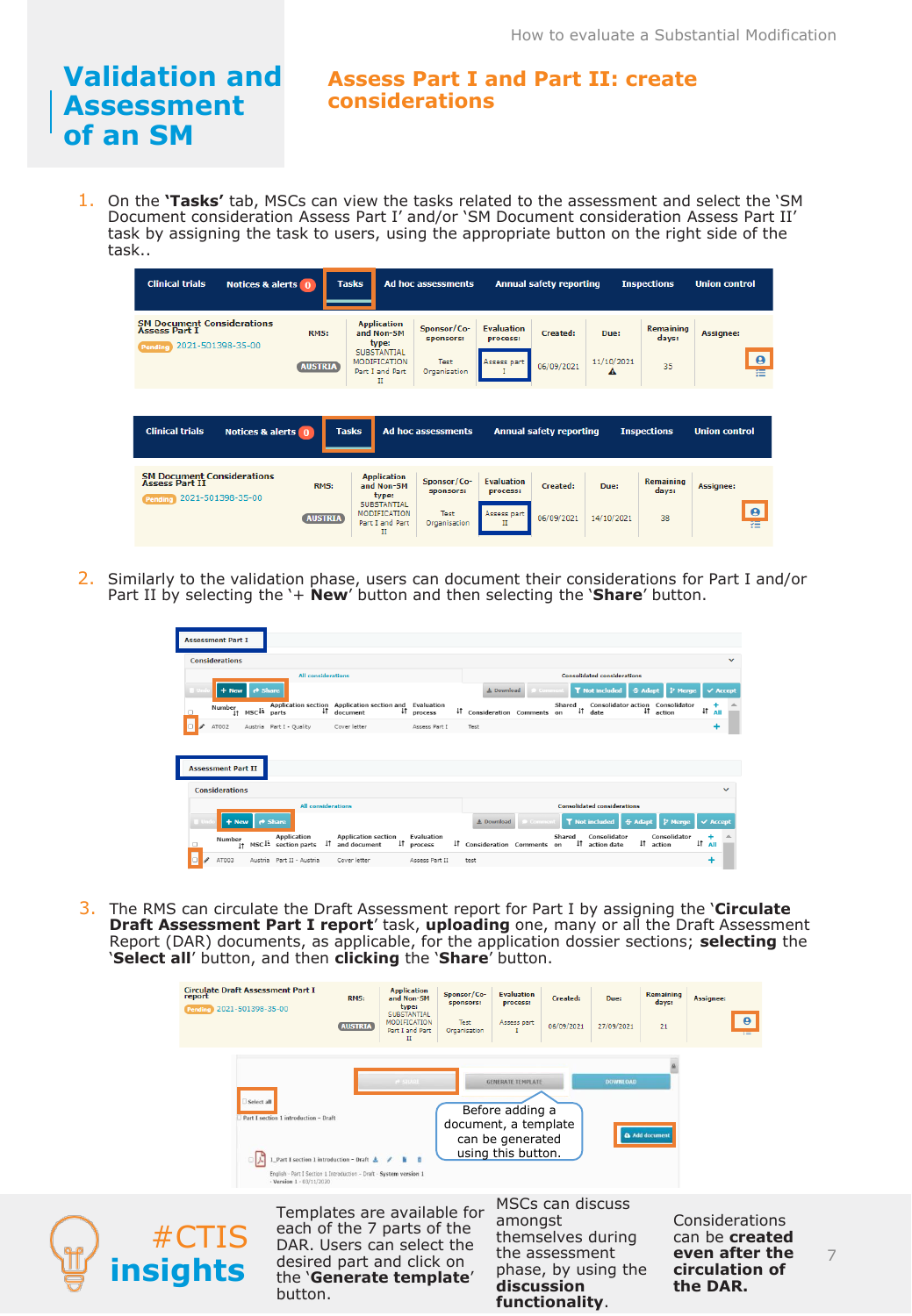#### **Assess Part I and Part II: consolidate considerations**

1. The RMS can consolidate the considerations for Part I by selecting the '**Consolidate Considerations**' task. For Part II, each MSC will perform this task individually (if applicable).

| <b>Consolidate Considerations</b><br>Pending 2021-501398-35-00    | RMS:<br><b>AUSTRIA</b> | <b>Application</b><br>and Non-SM<br>type:<br><b>SUBSTANTIAL</b><br><b>MODIFICATION</b><br>Part I and Part<br>H | Sponsor/Co-<br>sponsors:<br><b>Test</b><br>Organisation | <b>Evaluation</b><br>process:<br>Assess part      | Created:<br>06/09/2021 | Due:<br>18/10/2021<br>Α | <b>Remaining</b><br>days:<br>42 | <b>Assignee:</b><br>$\theta$<br>≔        |
|-------------------------------------------------------------------|------------------------|----------------------------------------------------------------------------------------------------------------|---------------------------------------------------------|---------------------------------------------------|------------------------|-------------------------|---------------------------------|------------------------------------------|
| <b>Consolidate Considerations</b><br>2021-501398-35-00<br>Pending | RMS:<br><b>AUSTRIA</b> | <b>Application</b><br>and Non-SM<br>type:<br><b>SUBSTANTIAL</b><br><b>MODIFICATION</b><br>Part I and Part<br>П | Sponsor/Co-<br>sponsors:<br>Test<br>Organisation        | <b>Evaluation</b><br>process:<br>Assess part<br>п | Created:<br>06/09/2021 | Due:<br>14/10/2021      | Remaining<br>days:<br>38        | Assignee:<br>$\boldsymbol{\Theta}$<br>YΞ |

2. For Part I, the RMS can select the considerations **using the checkbox** on the left, and **click one of the four buttons** (i.e. 'Not Included', 'Adapt', 'Merge', 'Accept').

| <b>Assessment Part I</b>              |                  |                                    |                                                     |                       |                   |  |                                     |                             |                                    |                        |                        |  |
|---------------------------------------|------------------|------------------------------------|-----------------------------------------------------|-----------------------|-------------------|--|-------------------------------------|-----------------------------|------------------------------------|------------------------|------------------------|--|
| <b>Considerations</b><br>$\checkmark$ |                  |                                    |                                                     |                       |                   |  |                                     |                             |                                    |                        |                        |  |
| <b>All considerations</b>             |                  |                                    |                                                     |                       |                   |  |                                     |                             | <b>Consolidated considerations</b> |                        |                        |  |
| $+$ New<br><b>B</b> Undo              |                  | ↑ Share                            |                                                     |                       | <b>上 Download</b> |  | Comment                             | <b>T</b> Not included       | <b>S</b> Adapt                     | <b>P</b> Merge         | $\vee$ Accept          |  |
| Number<br>$\downarrow$ t              | MSC <sup>1</sup> | Application<br>section parts<br>1t | <b>Application</b><br>section and<br>41<br>document | Evaluation<br>process |                   |  | <sup>1</sup> Consideration Comments | Shared on<br>1 <sup>†</sup> | Consolidator<br>action date 41     | Consolidator<br>action | ÷<br>$\frac{1}{2}$ All |  |
| AT002                                 | Austria          | Part I -<br>Quality                | Cover letter                                        | Assess Part I         | Test              |  |                                     | 06/09/2021                  |                                    |                        | +                      |  |

3. The RMS can select the consolidated considerations in the '**Consolidated considerations**' sub-tab and click on the '**Share**' button.

| <b>Assessment Part I</b>                   |                                                        |                                          |                                                        |                               |  |                                    |               |            |                                                                |                               |              |    |        |
|--------------------------------------------|--------------------------------------------------------|------------------------------------------|--------------------------------------------------------|-------------------------------|--|------------------------------------|---------------|------------|----------------------------------------------------------------|-------------------------------|--------------|----|--------|
| <b>Considerations</b><br>$\checkmark$      |                                                        |                                          |                                                        |                               |  |                                    |               |            |                                                                |                               |              |    |        |
| <b>All considerations</b>                  |                                                        |                                          |                                                        |                               |  | <b>Consolidated considerations</b> |               |            |                                                                |                               |              |    |        |
|                                            |                                                        |                                          |                                                        |                               |  |                                    | <b>面</b> Undo | 上 Download | Commer                                                         | $\rightarrow$ Share           | + Create RFI |    |        |
| Consideration New<br>2 <sup>2</sup> number | $\downarrow \uparrow$ ID $\downarrow \downarrow$ parts | Application<br>section<br>$\downarrow$ 1 | <b>Application</b><br>section<br>and<br>document<br>1t | <b>Consideration Comments</b> |  | Consolidator<br>action date        | 1t            | action     | Consolidator Consolidation<br>41<br>$\downarrow \uparrow$ date | Original<br>Consideration RFI |              | 1t | $+$ Al |
|                                            | AI-<br>AT002                                           | Part I -<br>Quality                      | Cover letter                                           | Test                          |  | 06/09/2021                         |               | Accepted   |                                                                |                               |              |    |        |

4. After consolidating the considerations of Part I, the user of the RMS selects the '**Submit Part I Conclusion**' and click on the '**Assign to me**' button. If the RMS considers that certain information is missing or needs clarification in the application documentation, an **RFI can be submitted** to the sponsor.

| <b>Submit Part I Conclusion</b><br>2021-501398-35-00<br><b>Pend</b> | <b>STATISTICS</b><br>RMS: | <b>Application</b><br>and Non-SM<br>type:                 | Sponsor/Co-<br>sponsors: | Evaluation<br>process: | Created:   | Due:       | Remaining<br>days: | Assignee: |                       |
|---------------------------------------------------------------------|---------------------------|-----------------------------------------------------------|--------------------------|------------------------|------------|------------|--------------------|-----------|-----------------------|
|                                                                     | <b>AUSTRIA</b>            | SUBSTANTIAL<br>MODIFICATION<br>Part I and Part<br>$_{II}$ | Test<br>Organisation.    | Assess part I          | 06/09/2021 | 18/10/2021 | 41                 |           | $\boldsymbol{\Theta}$ |



If the substantial modification applies to Part I only or Part II only, **the assessment will be limited to Part I or Part II respectively**.

**insights** assessment will be only if the substantial modification and **insights** assessment will be only if the substantial modification and **insights** imited to Part I or Part involves Part I, the RMS will have a If the SM involves Part II of the application dossier, **each MSC performs its own assessment**. Only if the substantial modification **leading role in the assessment**.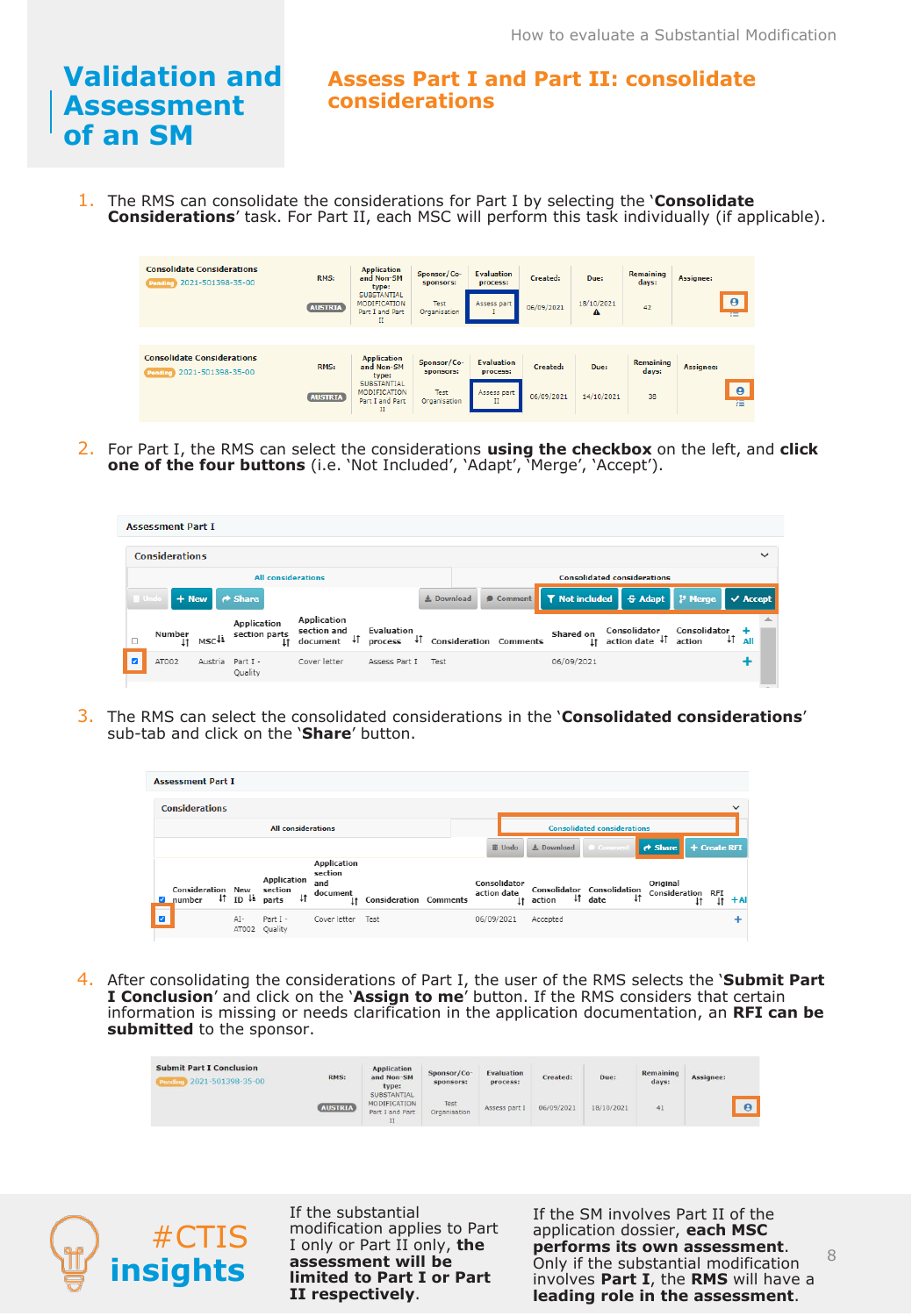**Assess Part I and Part II: submit assessment conclusions**

5. In the '**Submit Part I Conclusion**' task, the user of the RMS uploads **two documents**: one for the assessment of the Part I quality documentation and another one not related to all the Part I documentation, except quality.



6. Once the two assessment reports have been uploaded, the user of the RMS can select a final conclusion from the dropdown menu and click on the '**Submit**' button.

| Final conclusion* |                  |                        |
|-------------------|------------------|------------------------|
| Acceptable        |                  | $\checkmark$           |
|                   |                  |                        |
|                   | + Create subtask | <b>■ Save</b> √ Submit |

7. If the SM involves Part II of the application dossier, **each MSC provides its own individual Part II conclusion** by selecting the **'Submit Part II Conclusion'** task, uploading one Part II assessment report and submitting the final conclusion.

| <b>Submit Part II Conclusion</b><br>Pending 2021-501398-35-00 |                                    | RMS:<br><b>AUSTRIA</b> | <b>Application</b><br>and Non-SM<br>type:<br><b>SUBSTANTIAL</b><br><b>MODIFICATION</b><br>Part I and Part<br>$\scriptstyle\rm II$ | Sponsor/Co-<br>sponsors:<br>Test<br>Organisation | <b>Evaluation</b><br>process:<br>Assess part<br>$\mathbf{II}$ | Created:<br>06/09/2021 | Due:<br>14/10/2021 | Remaining<br>days:<br>37             | Assignee:    | $\bullet$ |  |
|---------------------------------------------------------------|------------------------------------|------------------------|-----------------------------------------------------------------------------------------------------------------------------------|--------------------------------------------------|---------------------------------------------------------------|------------------------|--------------------|--------------------------------------|--------------|-----------|--|
|                                                               | Part II assessment report - Draft  |                        |                                                                                                                                   |                                                  | Add document                                                  |                        |                    |                                      |              |           |  |
|                                                               | Part II assessment report - Final* |                        |                                                                                                                                   |                                                  |                                                               |                        |                    | <b>a</b> Add document                |              |           |  |
| Final conclusion*<br>Acceptable                               |                                    |                        |                                                                                                                                   |                                                  |                                                               |                        |                    |                                      | $\checkmark$ |           |  |
|                                                               |                                    |                        |                                                                                                                                   |                                                  |                                                               | + Create subtask       |                    | <b>图 Save</b><br>$\checkmark$ Submit |              |           |  |



**insights** content of the DAR. The final and excluding quality) 9<br> **insights** conclusion values can be:<br> **insights** contract contract the there are any quality The **conclusions on Part I and the Final Assessment Report (FAR)** should be based in the conclusion values can be: **Acceptable, Acceptable with conditions** and **Not acceptable.** 

When submitting the FAR, **users need to upload both documents** (quality and excluding quality) **regardless of whether there are any quality parts**.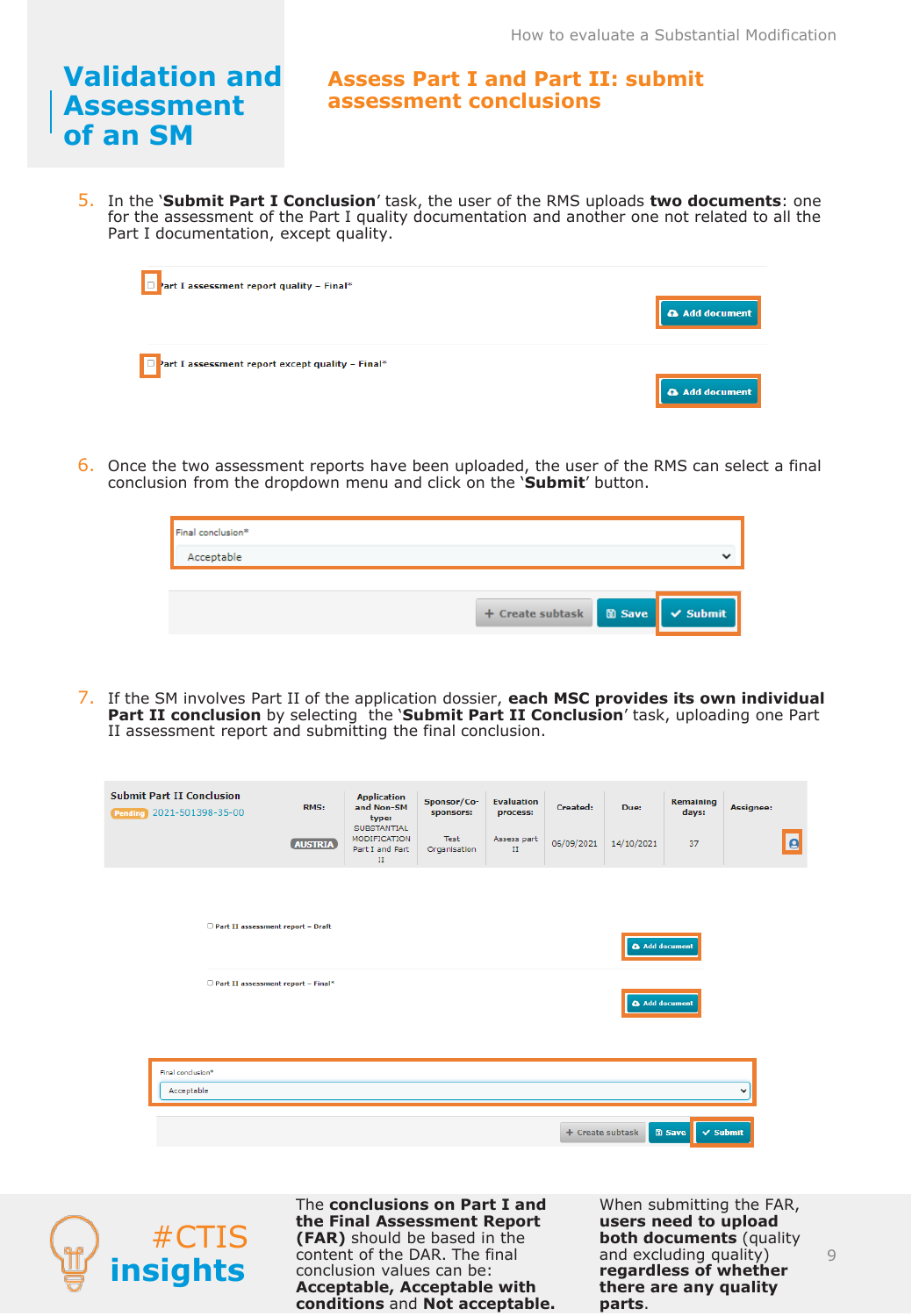#### **Submit a Decision**

1. After the assessment report has been submitted, users can assign the **'Authorise'**. task to users, using the appropriate button on the right side of the task.

| <b>Clinical trials</b><br>Notices & alerts 0  | <b>Tasks</b>   | Ad hoc assessments                                                |                             | <b>Annual safety reporting</b> |            | <b>Inspections</b> | <b>Union control</b> |                  |
|-----------------------------------------------|----------------|-------------------------------------------------------------------|-----------------------------|--------------------------------|------------|--------------------|----------------------|------------------|
| <b>Authorise</b><br>Pending 2021-501398-35-00 | <b>RMS:</b>    | <b>Application</b><br>and Non-SM<br>type:                         | Sponsor/Co-<br>sponsors:    | <b>Evaluation</b><br>process:  | Created:   | Due:               | Remaining<br>days:   | <b>Assignee:</b> |
|                                               | <b>AUSTRIA</b> | <b>SUBSTANTIAL</b><br><b>MODIFICATION</b><br>Part I and Part<br>п | <b>Test</b><br>Organisation | <b>Decision</b>                | 07/09/2021 | 13/09/2021         | 6                    | <b>le</b>        |

2. On the Decision page, users can view information on the conclusions of the different parts to which the corresponding SM can provide their decision via a drop-down list to establish if the trial is **'Authorised', 'Authorised with conditions',** or **'Not authorised'**.

| CTIS Training - Testing 2021-501398-35-00 Authorised | ₹ Authorise Assigned Due date:13/09/2021 View trial details |
|------------------------------------------------------|-------------------------------------------------------------|
| General                                              |                                                             |
| Part I conclusion                                    | Member states concerned                                     |
| Acceptable                                           | <b>AUSTRIA</b>                                              |
| Part II conclusion                                   |                                                             |
| Acceptable                                           |                                                             |
| Authorisation                                        |                                                             |
| Decision                                             |                                                             |
| $\checkmark$                                         |                                                             |

3. MSCs can **add supporting documentation to the Decision** and ultimately, click on the **'Complete'** button to finalise the evaluation of an SM.

| <b>Publication of RFIs</b>                              |                                   |                  |                       |  |  |  |  |
|---------------------------------------------------------|-----------------------------------|------------------|-----------------------|--|--|--|--|
| Data/document type                                      | <b>Publication timepoint</b>      |                  |                       |  |  |  |  |
| Responses to RFIs                                       | Date of Decision (set by sponsor) |                  |                       |  |  |  |  |
| RFIs sent to the sponsor                                | Date of Decision (set by sponsor) |                  |                       |  |  |  |  |
| <b>Publication of assessment reports and conditions</b> |                                   |                  |                       |  |  |  |  |
| Data/document type                                      | <b>Publication timepoint</b>      |                  |                       |  |  |  |  |
| Protocol                                                | Date of Decision (set by sponsor) |                  |                       |  |  |  |  |
| IMPD S&E and Investigator Brochure                      | Date of Decision (set by sponsor) |                  |                       |  |  |  |  |
| Assessment reports and conditions                       | Date of Decision (set by sponsor) |                  |                       |  |  |  |  |
| Supporting documentation                                |                                   |                  |                       |  |  |  |  |
|                                                         |                                   |                  | Add document          |  |  |  |  |
|                                                         |                                   |                  |                       |  |  |  |  |
|                                                         |                                   | + Create subtask | $\checkmark$ Complete |  |  |  |  |



**Decision of** 

**an SM**